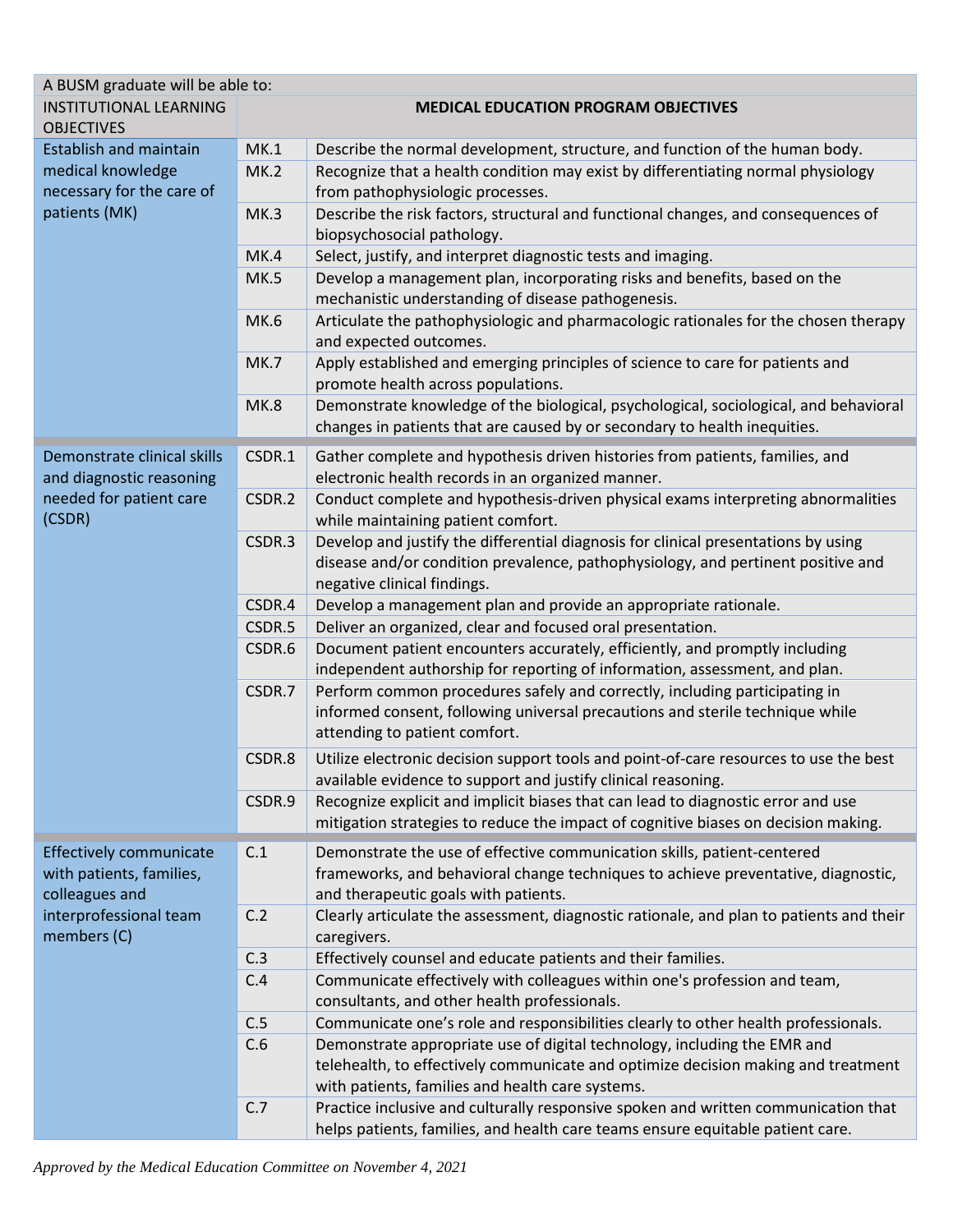| A BUSM graduate will be able to:                                                                                  |                                             |                                                                                                                                   |  |
|-------------------------------------------------------------------------------------------------------------------|---------------------------------------------|-----------------------------------------------------------------------------------------------------------------------------------|--|
| <b>INSTITUTIONAL LEARNING</b>                                                                                     | <b>MEDICAL EDUCATION PROGRAM OBJECTIVES</b> |                                                                                                                                   |  |
| <b>OBJECTIVES</b>                                                                                                 |                                             |                                                                                                                                   |  |
|                                                                                                                   | C.8                                         | Communicate information with patients, families, community members, and health                                                    |  |
|                                                                                                                   |                                             | team members with attention to health literacy, avoiding medical jargon and                                                       |  |
|                                                                                                                   | C.9                                         | discipline-specific terminology.                                                                                                  |  |
|                                                                                                                   |                                             | Communicate effectively with peers and in small groups demonstrating effective<br>teaching and listening skills.                  |  |
|                                                                                                                   |                                             |                                                                                                                                   |  |
| Practice relationship<br>centered care to build<br>therapeutic alliances with<br>patients and caregivers<br>(PCC) | PCC.1                                       | Demonstrate sensitivity, honesty, compassion, and responsiveness to a diverse                                                     |  |
|                                                                                                                   |                                             | patient population, including but not limited to diversity in gender, age, culture,                                               |  |
|                                                                                                                   |                                             | race, religion, disabilities, and sexual orientation.                                                                             |  |
|                                                                                                                   | PCC.2                                       | Demonstrate humanism, compassion, empathy, integrity, and respect for patients                                                    |  |
|                                                                                                                   | PCC.3                                       | and caregivers.                                                                                                                   |  |
|                                                                                                                   |                                             | Demonstrate a commitment to ethical principles pertaining to autonomy,<br>confidentiality, justice, equity, and informed consent. |  |
|                                                                                                                   | PCC.4                                       | Show responsiveness and accountability to patient needs that supersedes self-                                                     |  |
|                                                                                                                   |                                             | interest.                                                                                                                         |  |
|                                                                                                                   | PCC.5                                       | Explore patient and family understanding of well-being, illness, concerns, values, and                                            |  |
|                                                                                                                   |                                             | goals in order to develop goal-concordant treatment plans across settings of care.                                                |  |
| Exhibit skills necessary for                                                                                      | PPD.1                                       | Recognize the need for additional help or supervision and seek it accordingly.                                                    |  |
| personal and professional                                                                                         | PPD.2                                       | Demonstrate trustworthiness that makes colleagues feel secure when responsible                                                    |  |
| development needed for                                                                                            |                                             | for the care of patients.                                                                                                         |  |
| the practice of medicine                                                                                          | PPD.3                                       | Demonstrate awareness of one's own emotions, attitudes, and resilience/wellness                                                   |  |
| (PPD)                                                                                                             |                                             | strategies for managing stressors and uncertainty inherent to the practice of                                                     |  |
|                                                                                                                   |                                             | medicine.                                                                                                                         |  |
| Exhibit commitment and                                                                                            | LL.1                                        | Identify strengths, deficiencies, and limits in one's knowledge and expertise.                                                    |  |
| aptitude for life-long                                                                                            | LL.2                                        | Develop goals and strategies to improve performance.                                                                              |  |
| learning and continuing                                                                                           | LL.3                                        | Develop and answer questions based on personal learning needs.                                                                    |  |
| improvement (LL)                                                                                                  | LL.4                                        | Actively seek feedback and opportunities to improve one's knowledge and skills.                                                   |  |
|                                                                                                                   | LL.5                                        | Locate, appraise, and assimilate evidence from scientific studies related to patients'                                            |  |
|                                                                                                                   |                                             | health.                                                                                                                           |  |
|                                                                                                                   | LL.6                                        | Actively identify, analyze, and implement new knowledge, guidelines, standards,                                                   |  |
|                                                                                                                   |                                             | technologies, or services that have been demonstrated to improve patient                                                          |  |
|                                                                                                                   |                                             | outcomes.                                                                                                                         |  |
| Demonstrate knowledge<br>of health care delivery<br>and systems needed to                                         | HS.1                                        | Identify the many factors that influence health including structural and social                                                   |  |
|                                                                                                                   |                                             | determinants, disease prevention, and disability in the population.                                                               |  |
|                                                                                                                   | HS.2                                        | Apply principles of epidemiological sciences to the identification of health problems,                                            |  |
| provide optimal care to                                                                                           |                                             | risk factors, treatment strategies, resources, and disease prevention/health                                                      |  |
| patients and populations<br>(HS)                                                                                  |                                             | promotion efforts for patients and populations.                                                                                   |  |
|                                                                                                                   | HS.3                                        | Demonstrate respect for the unique cultures, values, roles/responsibilities, and                                                  |  |
|                                                                                                                   |                                             | expertise of the interprofessional team and the impact these factors can have on<br>health outcomes.                              |  |
|                                                                                                                   | HS.4                                        | Work with the interprofessional team to coordinate patient care across healthcare                                                 |  |
|                                                                                                                   |                                             | systems and address the needs of patients.                                                                                        |  |
|                                                                                                                   |                                             |                                                                                                                                   |  |
|                                                                                                                   | HS.5                                        | Participate in continuous improvement in a clinical setting, utilizing a systematic and                                           |  |
|                                                                                                                   |                                             | team-oriented approach to improve the quality and value of care for patients and                                                  |  |
|                                                                                                                   |                                             | populations.                                                                                                                      |  |
|                                                                                                                   | <b>HS.6</b>                                 | Initiate safety interventions aimed at reducing patient harm.                                                                     |  |

*Approved by the Medical Education Committee on November 4, 2021*